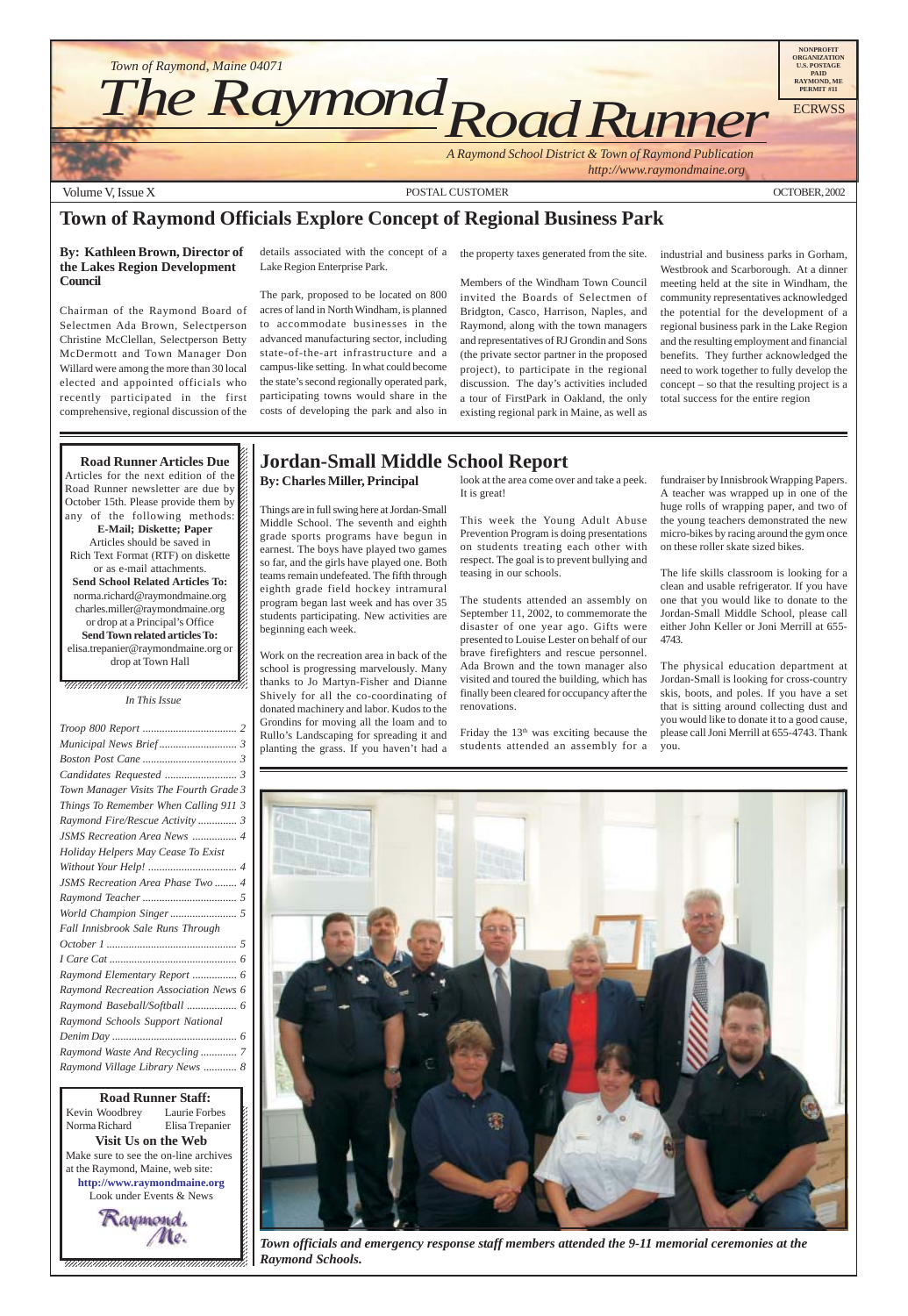| October 2002<br><b>Events and Meeting Schedule</b> |                                              |                                                                                                                               |                                                                                                                                           |                                                                                                                                                  |                                       |                                                                                                                            |
|----------------------------------------------------|----------------------------------------------|-------------------------------------------------------------------------------------------------------------------------------|-------------------------------------------------------------------------------------------------------------------------------------------|--------------------------------------------------------------------------------------------------------------------------------------------------|---------------------------------------|----------------------------------------------------------------------------------------------------------------------------|
| <b>SUNDAY</b>                                      | <b>MONDAY</b>                                | <b>TUESDAY</b>                                                                                                                | <b>WEDNESDAY</b>                                                                                                                          | <b>THURSDAY</b>                                                                                                                                  | <b>FRIDAY</b>                         | <b>SATURDAY</b>                                                                                                            |
|                                                    |                                              | 3:00 PM JS<br>X-County Meet<br>3:15-4:15PM RE<br>Dance Class<br>6:30-8:00PM VC<br>Troop 800 Meeting<br>7:00PM TH<br>Selectmen | $\mathbf{z}$<br>12:30-1:45PM RE<br>Karate<br>7:00PMRE<br>School Committee<br>Innisbrook Orders Due                                        | з<br>9:30AM VL<br>Baby Time<br><b>10:00AM VL</b><br>Story Time<br>6:30PM KC<br>Lions Club<br><b>7:00PM VL</b><br>Raymond Village<br>Library Club | $\boldsymbol{4}$                      | 5<br>9:00AM Durham<br>X-County Meet                                                                                        |
| 6                                                  | 4:00PM RE<br>Buckfield @ JSMS<br>Soccer Game | 8<br>3:15-4:15PM RE<br>Dance Class<br>6:30-8:00PM VC<br>Troop 800 Meeting                                                     | 9<br>12:30-1:45PM RE<br>Karate<br>2:30-6:30PM VL<br><b>Babysitting Course</b><br>1st Session<br><b>7:00PM TH</b><br><b>Planning Board</b> | 10<br>9:30AM VL<br>Baby Time<br><b>10:00AM VL</b><br>Story Time<br>4:00PM Monmouth<br>JSMS @ Monmouth<br>Soccer Game                             | 11<br>School Progress Reports<br>Home | 12<br>9:00AM-12:00PM TH<br>Tax Refund Application<br>Help<br>8:30AM-12:30PM VL<br><b>Babysitting Course</b><br>2nd Session |

<span id="page-1-0"></span>

| 13                                                                        | 14<br><b>COLUMBUS DAY</b><br><b>NO SCHOOL</b>                                                      | 15<br>4:00PM RE<br>Pownal @ JSMS<br>Soccer Game<br>6:30-8:00PM VC<br>Troop 800 Meeting<br>7:00PM TH<br>Selectmen<br>Teacher Inservice<br><b>NO SCHOOL</b> | 16<br>9:00AM VL<br><b>Library Board Meeting</b><br>12:30-1:45PM RE<br>Karate<br>4:00PM McFalls<br>JSMS @ McFalls<br>Soccer Game<br>7:00PM JS<br>School Committee | $17$<br>9:30AM VL<br>Baby Time<br>10:00AM VL<br>Story Time<br>6:30PM KC<br>Lions Club                                                                                                                     | 18 | 19                                                                                                                                                                                            |
|---------------------------------------------------------------------------|----------------------------------------------------------------------------------------------------|-----------------------------------------------------------------------------------------------------------------------------------------------------------|------------------------------------------------------------------------------------------------------------------------------------------------------------------|-----------------------------------------------------------------------------------------------------------------------------------------------------------------------------------------------------------|----|-----------------------------------------------------------------------------------------------------------------------------------------------------------------------------------------------|
| 20                                                                        | 21<br><b>4:00PM RE</b><br>Richmond @ JSMS<br>Soccer Game                                           | 22<br>3:15-4:15PM RE<br>Dance Class<br>6:30-8:00PM VC<br>Troop 800 Meeting                                                                                | 23<br>12:30-1:45PM RE<br>Karate                                                                                                                                  | 24<br>9:30AM VL<br>Baby Time<br><b>10:00AM VL</b><br>Story Time<br><b>4:00PM RE</b><br>Minot @ JSMS<br>Soccer Game<br>7:00PM TH<br><b>Cemetery Committee</b><br>7:00PM VL<br><b>Book Discussion Group</b> | 25 | 26                                                                                                                                                                                            |
| 27<br><b>END DAYLIGHT</b><br><b>SAVINS TIME SET</b><br><b>CLOCKS BACK</b> | 28<br>4:00PM St. Joseph<br>JSMS @ St. Joeseph<br>Soccer Game<br>7:00PM TH<br>Appeals Board Meeting | 29<br>3:15-4:15PM RE<br>Dance Class<br>6:30-8:00PM VC<br>Troop 800 Meeting<br>7:00PM TH<br>Conservation<br>Commission                                     | 30<br>12:30-1:45PM RE<br>Karate                                                                                                                                  | 31<br>9:30AM VL<br>Baby Time<br><b>10:00AM VL</b><br>Story Time<br><b>Halloween</b><br><b>Drive Safely</b>                                                                                                |    | FB=Fire Barn<br><b>JS=Jordan-Small</b><br><b>KC=Kokatosi Campgnd</b><br><b>RE=Raymond Elementary</b><br>TG=Town Garage RT85<br><b>TH=Town Hall</b><br>VL=Village Library<br>VC=Village Church |

- September: Uniform inspections
- October: Tumbledown Mountain campout with Webelo visit
- November: Camping at Pine Tree Council Camp

## Raymond Village Church

## Annual Holiday Fair

Saturday, November 2nd 8:00am to 2:00pm Main Street Raymond

Handmade Knits & Crafts, Food Table, Cookie Walk, Plants, Special Raffles Christmas Wreath Orders Taken Children's Shopping Room Santa's Workshop (lovingly used toys)

Hot Luncheon Served: Snacks, Desserts & Drinks Available.

### CRAFTERS TAKE NOTE!

The Raymond Village Church, UCC is renting tables to outside people for its Holiday Fair to be held on November 2nd at the church.

Anyone interested in renting a table or for more information, please call Joan Morton at 655-3627

## **Troop 800 Report By: Elijah Hughes, Troop Scribe**

At Troop 800's first meeting, Kyle Woodbrey was replaced as Troop Scribe. He was the best scribe the troop has ever had. He now has a job with greater responsibility as Patrol Leader of the Predator Patrol. I, Elijah Hughes (of Elijah's Blueberries fame), was elected by the troop as the new scribe. I am in the sixth grade at Jordan-Small Middle School. I will do my best, but I will have a tough act to follow.

This summer, Troop 800 went to Hidden Valley Scout Camp in Gilmanton, New Hampshire. We chose to go to New Hampshire as a change from staying "home" at Camp Hinds. We did camp-wide games such as the quarter mile, half mile, and mile swim. We earned first place in the campwide games participation. We did troop activities like water basketball. Everyone in the troop agreed that the food was awesome! We were also visited by some hungry four legged friends like skunks! We all had a great time and plan to return to neighboring Camp Bell next August.

Upcoming events:

### 2002

• December: Winter camping at Bog Brook in Gilead

2003

- February: Klondike Derby
- July: Gettysburg Trip
- August: Camp Bell

We are raising money for our planned trip to Gettysburg. We have currently raised \$4,000 of the \$10,000 needed. We are holding separate fundraising events for the trip. We are also selling popcorn for the troop general fund.

If you are interested in becoming a scout or would like to help out in the fund raising events, call our Scoutmaster, Mr. Tom Wiley, at 655-2048.

### Free to all Raymond Parents

### **PARENTING CLASS**

TUESDAYS, 6:30-7:30 OCTOBER 15, 22, 29 NOVEMBER 5

At RES with Peggy Jensen

...expectations, communication, discipline....

655-8672, ext. 108, for more information

### **A Mentor Is…..**

a role model, a guide, a listener, a person to spend time with and enjoy! Last year 18 community members offered Raymond children and youth the gift of their time by becoming mentors. The Raymond Mentoring Partnership provides training, ongoing support and the opportunity to influence a child's life in a variety of positive ways. To learn more, call Lori Rand at 655-4277 or our office in the Raymond Elementary School, 655-8672, ext. 107.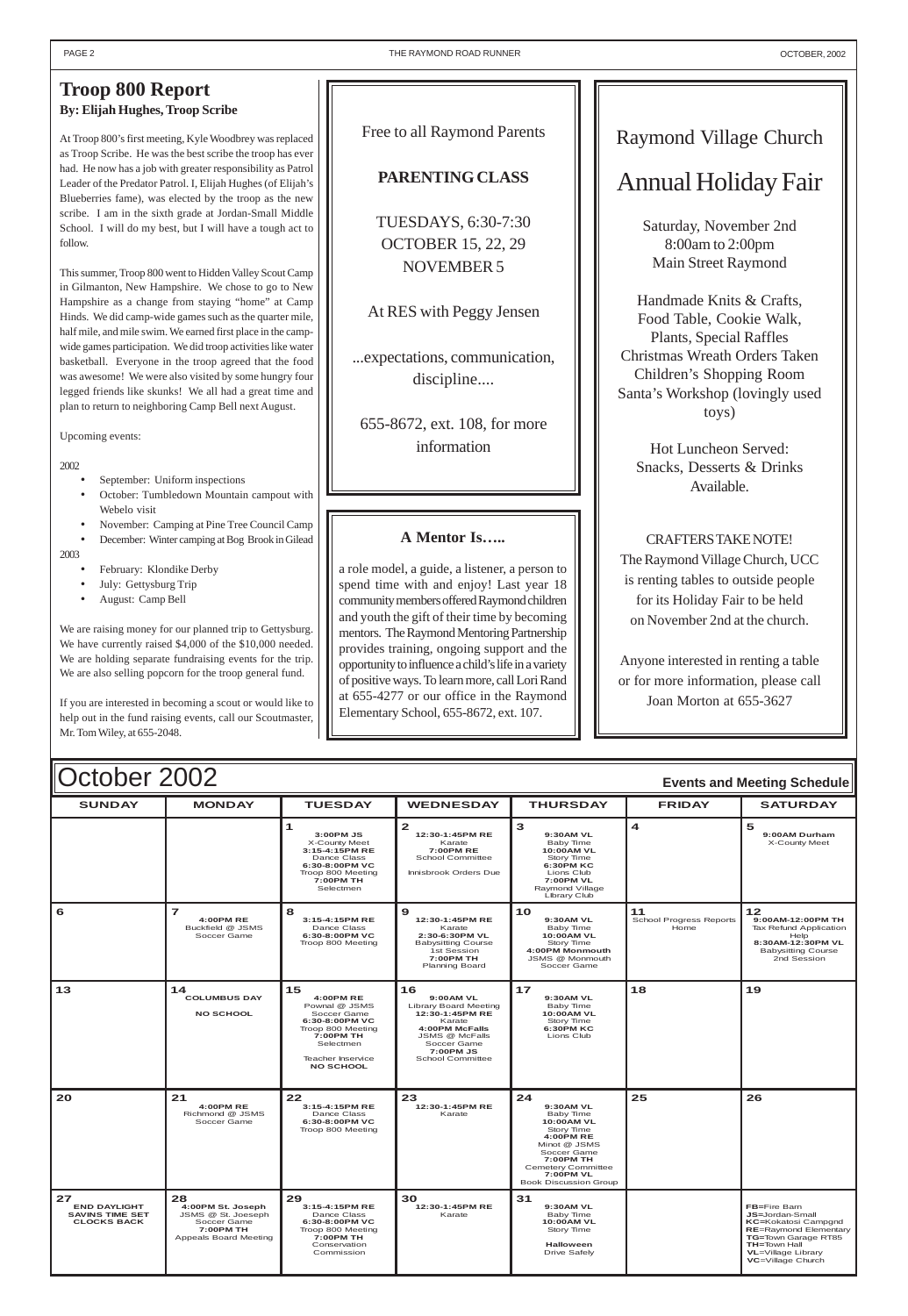## **Raymond Fire/Rescue Activity**

| <b>DATE</b><br><b>RESCUE CALLS</b>       |              | <b>TIME LOCATION</b>                                      | <b>TYPE OF CALL</b>                                |
|------------------------------------------|--------------|-----------------------------------------------------------|----------------------------------------------------|
| 8/16/2002 509                            |              | PLAINS ROAD                                               | <b>LEG INJURY</b>                                  |
| 8/16/2002 1442                           |              | <b>TOWER ROAD</b>                                         | <b>FIRE ASSIST</b>                                 |
| 8/16/2002 2246                           |              | POND ROAD                                                 | <b>ASSAULT</b>                                     |
| 8/16/2002 15<br>8/18/2002 1711           |              | WEBBS MILLS RD<br><b>BROWN ROAD</b>                       | DIFF.BREATHING                                     |
| 8/20/2002 748                            |              | HOLLISTER PT RD LEG INJURY                                | SHOULDER INJURY                                    |
| 8/21/2002 429                            |              | ARBOR WOODS RD SEIZURES                                   |                                                    |
| 8/21/2002 805                            |              | <b>MAIN ST</b>                                            | <b>CARDIAC ARREST</b>                              |
| 8/21/2002 1915                           |              | M/A FRYE ISLAND                                           | CAR ACCIDENT                                       |
| 8/23/2002 1025                           |              | ROOSEVELTTR.<br>M/A CASCO                                 | CAR ACCIDENT<br>PARAMEDIC ASSIST                   |
| 8/23/2002 1319<br>8/23/2002 1536         |              | ROOSEVELTTR.                                              | CAR ACCIDENT                                       |
| 8/25/2002 2006                           |              | <b>TENNY HILL RD</b>                                      | <b>CARDIAC</b>                                     |
| 8/25/2002 2048                           |              | <b>AQUILLA RD</b>                                         | <b>CARDIAC</b>                                     |
| 8/25/2002 2355                           |              | CAPE RD                                                   | <b>HIGH FEVER</b>                                  |
| 8/26/2002 1238<br>8/26/2002 1456         |              | LEVY RD<br>ROOSEVELTTR.                                   | <b>FIRE ASSIST</b><br>CARDIAC ARREST               |
| 8/28/2002 1057                           |              | PAPOOSE ISL, RD                                           | PUBLIC ASSISTANCE                                  |
| 8/28/2002 1338                           |              | <b>MAINS FARM RD</b>                                      | CALL CANCELLED                                     |
| 8/31/2002 1047                           |              | ROOSEVELTTR.                                              | <b>CAR ACCIDENT</b>                                |
| 9/1/2002                                 | 1039         | ROOSEVELTTR.                                              | CAR ACCIDENT                                       |
| 9/1/2002<br>9/1/2002                     | 1435<br>1703 | <b>M/A POLAND</b><br><b>M/A FRYE ISLAND</b>               | <b>HEAD INJURY</b><br><b>CHOKING</b>               |
| 9/2/2002                                 | 901          | NO. RAYMOND RD                                            | <b>DIFF. BREATHING</b>                             |
| 9/3/2002                                 | 840          | MARTIN HEIGHTS                                            | UNKNOWN PROBLEM                                    |
| 9/3/2002                                 | 1412         | TAPLEY COVE RD                                            | <b>ABDOMINAL PAIN</b>                              |
| 9/3/2002                                 | 1557         | ROOSEVELTTR.                                              | CAR ACCIDENT                                       |
| 9/4/2002<br>9/6/2002                     | 1911<br>1855 | <b>KENTWOOD LANE</b><br><b>HASKELLAVE</b>                 | ALLERGIC REACTION<br><b>ABDOMINAL PAIN</b>         |
| 9/6/2002                                 | 2039         | ROOSEVELTTR.                                              | CAR/MOOSE ACCIDENT                                 |
| 9/7/2002                                 | 709          | <b>MAIN ST</b>                                            | <b>FIRE STAND-BY</b>                               |
| 9/7/2002                                 | 730          | CANAL RD                                                  | <b>FIRE STAND-BY</b>                               |
| 9/7/2002                                 | 1845         | <b>FRYE ISLAND</b>                                        | <b>MEDICAL EMERGENCY</b>                           |
| 9/9/2002<br>9/9/2002                     | 1959<br>2256 | <b>EGYPT RD</b><br>STAGE COACH RD DIFF. BREATHING         | 3-CAR ACCIDENT                                     |
| 9/10/2002 657                            |              | M/A CASCO                                                 | <b>HEAD INJURY</b>                                 |
| 9/10/2002 1138                           |              |                                                           | ARBOUR WOODS MEDICAL EMERGENCY                     |
| 9/11/2002 1151                           |              | WEBBS MILLS RD FIRE STAND-BY                              |                                                    |
| 9/11/2002 1622 MILL ST                   |              |                                                           | MEDICAL EMERGENCY                                  |
|                                          |              | 9/11/2002 1920 HAWTHORNE RD<br>9/11/2002 2018 FRYE ISLAND | <b>FIRE STAND-BY</b><br><b>BOAT ACCIDENT</b>       |
|                                          |              | 9/13/2002 1705 ROOSEVELTTR.                               | FIRE STAND-BY                                      |
| 9/14/2002 1739                           |              | M/A CASCO                                                 | <b>NECK PAIN</b>                                   |
| 9/15/2002 117                            |              | AQUILLA RD                                                | LEG INJURY                                         |
| <b>FIRE CALLS</b><br>8/16/2002 1431      |              | <b>TOWER ROAD</b>                                         | <b>GRASS FIRE</b>                                  |
| 8/16/2002 2246                           |              | POND RD                                                   | <b>RESCUE ASSIST</b>                               |
| 8/16/2002 16                             |              | WEBBS MILLS RD                                            | <b>RESCUE ASSIST</b>                               |
| 8/17/2002 838                            |              |                                                           | M/A FRYE ISLAND FUEL LEAK IN WATER                 |
| 8/17/2002 2246                           |              | <b>MILL STREET</b>                                        | UNPERMITTED BURN                                   |
| 8/18/2002 1248<br>8/18/2002 1711         |              | PATRICIA AVE.<br><b>BROWN RD</b>                          | SAWDUST PILE BURN<br><b>RESCUE ASSIST</b>          |
| 8/19/2002 1515                           |              | RAYMOND HILL RD SMOKE INVEST.                             |                                                    |
| 8/21/2002 429                            |              | ARBOR WOODS                                               | <b>RESCUE ASSIST</b>                               |
| 8/21/2002 1915                           |              | M/A FRYE ISLAND                                           | <b>CAR ACCIDENT</b>                                |
| 8/21/2002 2108                           |              | WHITTIMORE CV RD FIRE ON BEACH                            |                                                    |
| 8/23/2002 1026<br>8/23/2002 1324         |              | ROOSEVELTTR<br>M/A CASCO                                  | CAR ACCIDENT<br><b>EXTRICATION ASSIST</b>          |
| 8/23/2002 1536                           |              | <b>ROOSEVELTTR</b>                                        | <b>CAR ACCIDENT</b>                                |
| 8/25/2002 830                            |              | AROUND TOWN                                               | <b>ISSUING BURN PERMITS</b>                        |
| 8/25/2002 2048                           |              | AQUILLA RD                                                | <b>RESCUE ASSIST</b>                               |
| 8/26/2002 1238<br>8/26/2002 1459         |              | LEVY RD<br><b>ROOSEVELTTR</b>                             | <b>SMOKE ALARM</b><br><b>RESCUE ASSIST</b>         |
| 8/27/2002 1940                           |              | <b>HARMON RD</b>                                          | UNPERMITTED BURN                                   |
| 8/28/2002 1057                           |              | PAPOOSE ISLRD                                             | <b>RESCUE ASSIST</b>                               |
| 8/28/2002 1236                           |              | M/A CASCO                                                 | CANCELLED                                          |
| 8/28/2002 1335<br>8/30/2002 1925         |              | <b>MAINS FARM RD</b><br>DEEP COVE RD                      | <b>CRANE ACCIDENT</b><br><b>LAWN FIRE</b>          |
| 8/31/2002 1047                           |              | <b>ROOSEVELTTR</b>                                        | CAR ACCIDENT                                       |
| 8/31/2002 1516                           |              | RIVER RD                                                  | TREE ON WIRES                                      |
| 9/1/2002                                 | 1039         | <b>ROOSEVELTTR</b>                                        | CAR ACCIDENT                                       |
| 9/12/2002 1850                           |              | <b>MASON LANE</b>                                         | UNPERMITTED BURN                                   |
| 9/1/2002<br>9/3/2002                     | 2004<br>840  | <b>SWANS RD</b><br><b>MARTIN HEIGHTS</b>                  | POSS BONFIRE<br><b>RESCUE ASSIST</b>               |
| 9/3/2002                                 | 917          | <b>MARTIN HEIGHTS</b>                                     | SMELL OF PROPANE                                   |
| 9/3/2002                                 | 1412         | TAPLEY COVE RD                                            | <b>RESCUE ASSIST</b>                               |
| 9/3/2002                                 | 1557         | <b>ROOSEVELTTR</b>                                        | 3-CAR ACCIDENT                                     |
| 9/6/2002                                 | 2039         | <b>ROOSEVELTTR</b><br><b>MAIN ST</b>                      | <b>CAR ACCIDENT</b>                                |
| 9/7/2002<br>9/7/2002                     | 708<br>729   | <b>CANAL RD</b>                                           | <b>TRANSFORMER FIRE</b><br>SMOKE IN BUILDING       |
| 9/7/2002                                 | 1217         | LEVY RD                                                   | FIRE ALARM SOUNDING                                |
|                                          |              | 9/8/2002 1339 M/ASTANDISH                                 | <b>STATION COVERAGE</b>                            |
| 9/9/2002 1918 PLAINS RD                  |              |                                                           | <b>SMOKE INVEST.</b>                               |
| 9/9/2002 1959 EGYPT RD<br>9/10/2002 1138 |              | ARBOUR WOODS                                              | 3-CAR ACCIDENT<br><b>RESCUE ASSIST</b>             |
| 9/11/2002 1151                           |              | <b>WEBBS MILLS RD</b>                                     | <b>CHIMNEY FIRE</b>                                |
| 9/11/2002 1622                           |              | <b>MILL STREET</b>                                        | <b>RESCUE ASSIST</b>                               |
| 9/11/2002 1748                           |              | M/A WINDHAM                                               | TREE& WIRES DOWN                                   |
| 9/11/2002 1929                           |              | HAWTHORNE RD                                              | <b>FIRE ALARM SOUNDING</b>                         |
| 9/13/2002 1705<br>9/15/2002 117          |              | <b>ROOSEVELTTR</b><br><b>AQUILLA RD</b>                   | <b>FIRE ALARM SOUNDING</b><br><b>RESCUE ASSIST</b> |
|                                          |              |                                                           |                                                    |

- Stay calm;
- Give clearly your name and address;
- Be specific about nature of call;
- REMEMBER: We're mostly volunteers and responding from our homes;
- While you're waiting, if you could get ready for us a list of all medications, name, address, date of birth, family doctor (all important info), that will save us a lot of time, and also it will keep you occupied until we arrive;
- If possible, have someone outside the residence so we don't make the mistake of going by;
- If you have a family member who is elderly and possibly struggling with health problems: making your home handicapped accessible will make it easier for us to attend to your loved one.

## <span id="page-2-0"></span>**Municipal News Brief**

The Raymond Board of Selectmen recently took the following actions:

- 1. Received a Route 302 Improvement Committee Project update from Chairman Chris McClellan and authorized Gorrill-Palmer Engineers to seek competitive bids for the work;
- 2. Considered and unanimously approved Will Haskell's appointment to the Planning Board;
- 3. Directed the Town Manager to request a Speed Zoning Review from the Maine Department of Transportation for Route 302 from the intersection of Route 121 to a point 1,500 feet past the entrance to the new Public Safety Building;
- 4. Reviewed recent improvements in the broadcast of Selectmen's Meetings;

## **Things To Remember When Calling 911**

## **Town Manager Visits The Fourth Grade**

By: Mrs. Potter

On Tuesday, September 17, 2002, the fourth grade classes were fortunate and excited to have Don Willard, our Town Manager, as a guest speaker. Mr. Willard shared his knowledge on local Raymond trivia, what the job as Town

Manager entails, town government, and how children can impact the decisions of the town. In addition, fourth grade students became well informed through Mr. Willard's discussion and student generated questions about town government, which is in accordance with the Maine Learning Results.



## *Boston Post* **Cane Candidates Requested**

The town is interested in finding the oldest resident of Raymond in order to award the *Boston Post* Cane certificate.

In 1909 the *Boston Post* Cane was donated by the Boston, Massachusetts, newspaper *The Boston Post* to any New England town that qualified for and requested a cane to be held by the town's oldest citizen. Originally there were 431 canes throughout New England. The cane is ebony with a 14 karat gold head inscribed thus:

> Presented by THE BOSTON POST to the OLDEST CITIZEN of Raymond, Maine

This cane has been in continuous use since 1909. Today the cane remains in the Town Hall for its protection, and the recipients receive a certificate of recognition.

If you are a candidate or know someone who might be, please contact Louise Lester at the Town Office at 655- 4742. Proof of birth will be requested.

- 5. Accepted a low bid from Howard P. Fairfield for plow and sanding equipment for the new one ton truck in the amount of \$26,685;
- 6. Considered an expression of interest for leasing the old District One Fire Station Facility when it is vacated later this fall;
- 7. Voted to approve the form of the bonds for the town's share of three capital improvement projects: \$606,000 to fund the Route 302 Improvement Project; \$1,595,351 for the new Public Safety Building Project; and \$885,463 for the Public Waterline Project.
- 8. Set the 2002/2003 Municipal Property Tax Rate at 16.80 per thousand valuation.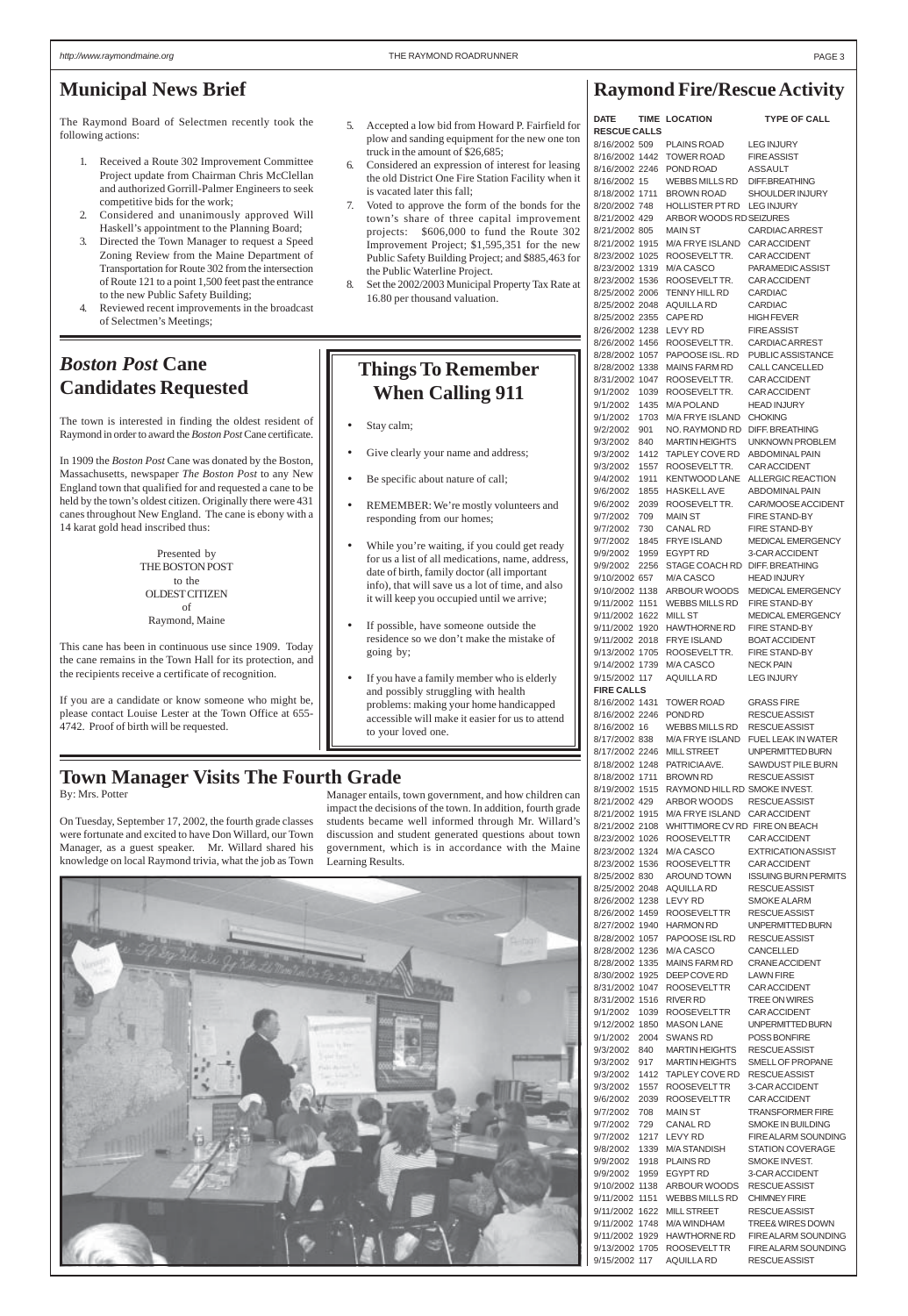## <span id="page-3-0"></span>**JSMS Recreation Area News**

#### **Let it grow!**

We would like to thank all the students and staff at the middle school for their patience with the long process of creating their recreation area. A couple of weeks ago loam was brought in and the area seeded. Fall is the best time for planting, and we hope rain and watering will make it green soon. However for the field area to really take root, it is really important that we stay off it until after next mud season. The area is roped off with yellow caution tape, and we ask that anybody who notices a stake down or tape that is broken to try and put it back up. Mrs. Glew will have extra tape in the office.

#### **Thanks!**

The loam and seed was not originally part of Phase One, but we were able to pull it together with substantial discounts from R.J. Grondin and Lucas Tree. Local landscapers, The Rullo Brothers (Mike Rullo is also a parent of R.E.S children), gave an entire day to spreading the loam to get it ready for seeding. The standard of his work was complimented by the Lucas Tree people, when they came to hydro-seed. Thanks, all who made this possible.

#### **Last Chance To Be A Part Of The Brick Walkway!**

We are selling bricks to fundraise for Phase Two. Next spring we will complete the circle on the path and connect the walk to the 'Teen Crossing'. This means that students will be able to access all equipment even when the weather prevents them from being on the grass. It is also a "fun" fundraiser! The forms are available at Jordan-Small Middle School. The bricks cost \$35 and are a wonderful way to commemorate your child's time at school in Raymond. So far there are over 200 names and quotes on the walkway. Some examples are 'Work hard, play hard', 'May the force be with you' (from an exuberant Star Wars fan!), and 'I took the road less traveled by.'

- 20x20' metal shelter for the stage. The roof will protect performers from both rain and sun.
- A portable outdoor sound system for the stage.
- Outdoor stage lights. (Also portable)
- 20x20' metal shelter for the four tables. This shelter will allow a teacher to take a class outside to study/ read and be protected from the sun. The tables can be used for snack or lunch and will also create a much needed shade area when the Raymond Extended Day program (also non profit) program is operating during June and July.
- Bleacher for the basketball area.

#### **Search for Alumni**

We are looking for the names and addresses of former Raymond students who may be interested in buying a brick for the walkway. Many former students are now living in other towns or states raising families of their own, and we hope they will want to support their old school and community. It is often not apparent, until we raise children of our own, how much we appreciated the education we received when we were young. If you know of any alumni who may like to receive a mailing to take part in the fundraiser, please e-mail Jo Martyn-Fisher. (jobo@maine.rr.com). You may also call me at 655 3167. I would need names and addresses by October 31st.

If you would like to make a donation to Phase Two, please mail to Jordan-Small Middle School, 423 Webbs Mills Rd, Raymond, ME 04071. Make checks payable to Jordan-Small Middle School. We will acknowledge donations in the Road Runner and with a personal thank you note.

## **JSMS Recreation Area Phase Two**

 The goal of Phase Two is to make the recreation area functional for the months that it will get the most use, April-November.

Phase Two also incorporated renovating the old basketball court, but if you have visited the "Rec" area you will notice that this part has been accomplished due to successful fundraising last year and a timely grant from the Carol and David Hancock Trust.

### **Phase Two**

We are researching the cost of metal shelters and also submitting a grant to cover the stage related aspects.

Our long term goal is have Phase Two complete in time for Raymond's Bicentennial celebration next summer.



*The JSMS girls soccer team playing Holy Cross in Lewiston, as they win their fourth game this season. They have a 4-0-0 record.*



*The JSMS boys soccer team is having a great season with a 2-1-2 record.*

## **Holiday Helpers May Cease To Exist Without Your Help!**

In the midst of plenty in Raymond, we have friends and neighbors who struggle to get by, especially through our harsh winters. The generosity of individual citizens and civic, religious, educational, and business organizations has helped to ease the burden during Thanksgiving and the Holiday season.

The coordination of the giving of food, clothing, and Christmas gifts, while protecting the anonymity of the recipients, has been accomplished by a core group of committed volunteers. The current program coordinators have stepped down. If you and/or your organization would like to run the holiday program, please contact Lisa at 655- 3333 or Laurie at 655-2222. Without leadership, the very existence of the program is at risk. Won't you please help?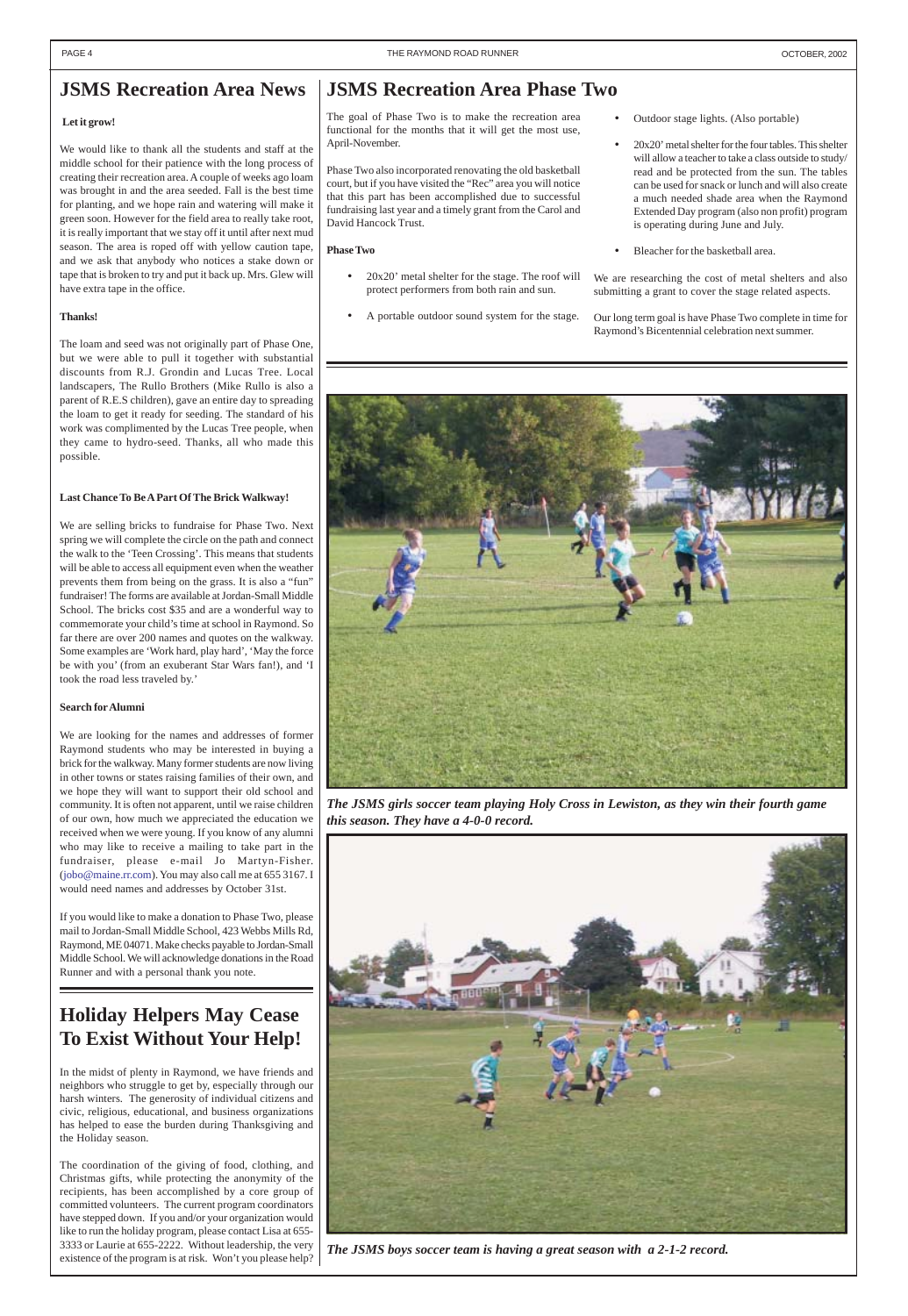*Students and staff at the Raymond Elementary School would like to thank Veronica Haskell for sharing this creative display of origami. It is displayed with honor in the school office. We invite parents and friends to enjoy Mrs. Haskell's amazing work when visiting the school.*

## <span id="page-4-0"></span>**Raymond Teacher World Champion Singer**

Margaret A. Mains, Raymond Elementary School Literacy Specialist and Title I Coordinator and co-owner of Mains' Pizza, Inc., auditioned in the fall of 2001 and was selected to sing "lead" harmony in the ROYAL RIVER SWEET ADELINE CHORUS, which is centered in North Yarmouth, Maine. This chorus is a 61-65 member chorus of women who sing four part barbershop music without instrumental accompaniment, using no sheet music at performances, and including somewhat complicated choreography and dance to complement their performances.

On July 20, 2002, after three days of classes to improve their vocal performance, ROYAL RIVER CHORUS members (61) competed against 4 of the world's top "mid-size" choruses with a five-song package. They were judged in four categories: sound, music, expression, and showmanship. The competition was held at Furman University campus in Greenville, South Carolina. Scoring the highest overall, ROYAL RIVER CHORUS members each received a gold medal for their first place world championship title, and various members of the chorus will have the honor of displaying the winning trophy at a central place in their towns.

- Award Winning Gift Wrap Designs
- Great Gift Products for Kids of All Ages
- Gourmet Food and Chocolates Galore

Mrs. Mains will be an international competitor with the ROYAL RIVER CHORUS again in September, 2003, at Phoenix, Arizona. She and the other chorus members will be participating in a number of fundraising activities and shows to sponsor their trip to Arizona. They are also hoping to increase membership by then so they can compete for the first time as a "large" chorus.

If you are interested, contact Margaret at the school or inquire at the pizza shop.



*Sandra Caldwell, Superintendent of Schools, honored long-term employees at the staff school opening on Monday, August 26. Here, Charles Miller, new Jordan-Small Middle School principal, congratulates Dot Kavanaugh, Raymond district business manager, for her many years of outstanding service to the school district.*





**Fall Innisbrook Sale Runs**

# **Through October 1**

Innisbrook Wraps presents the ultimate gift wrap collection this fall at the Raymond Elementary and Jordan-Small Schools. Our fall Innisbrook sale ends on October 1. Just wait until you see this year's collection!

Innisbrook Schools can also order on the web 365 days of the year at www.innisbrook.com. The Raymond Schools' customer # is 104999. Families and out of town friends can order and re-order over 150 Innisbrook products on-line all year long! Products will be delivered right to your door,



and your child's school will receive the 50% profit. *The Innisbrook bulletin board at Raymond Elementary School*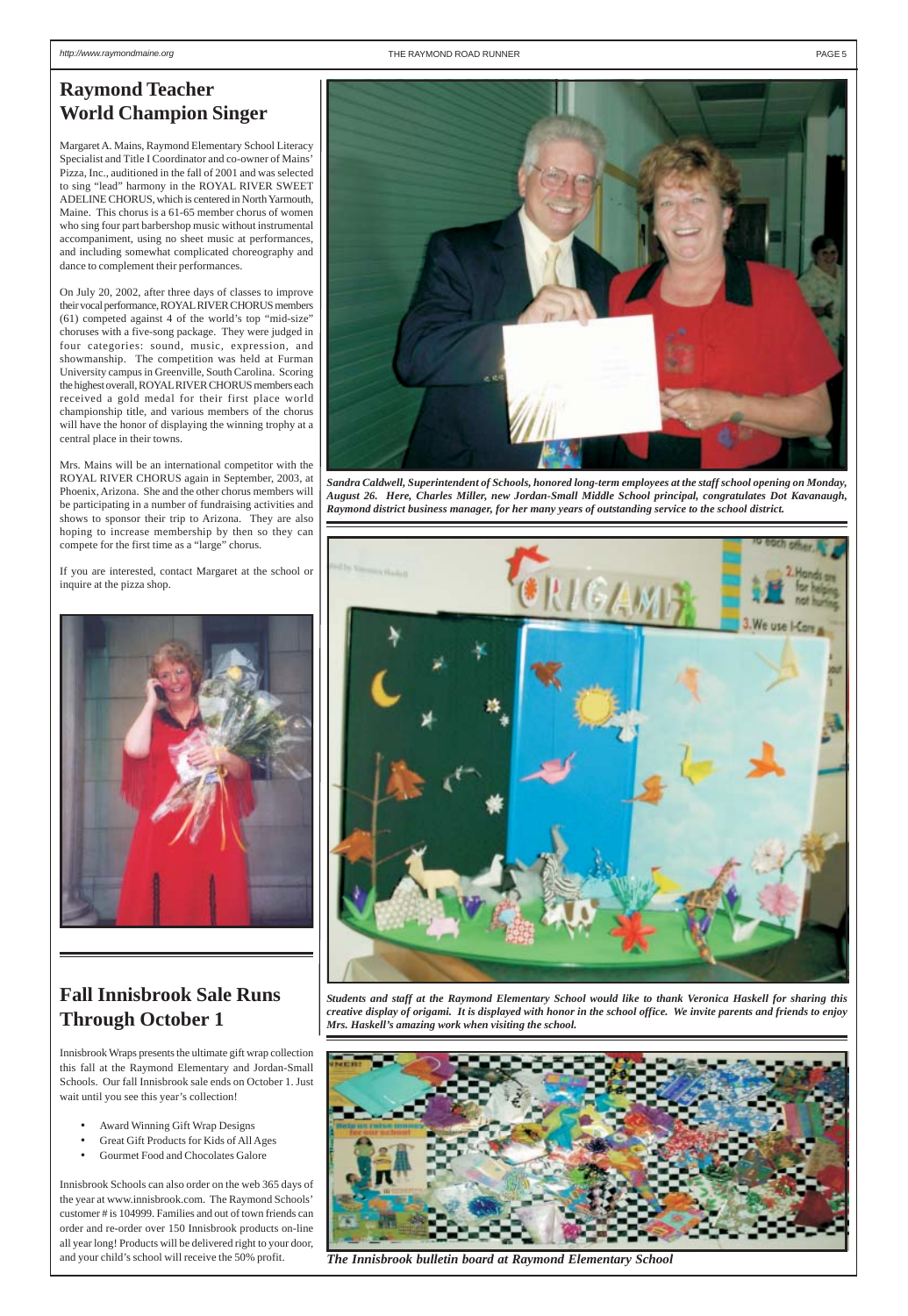## <span id="page-5-0"></span>**I Care Cat**

I Care Cat is an important part of the elementary program at the Raymond Elementary School. The "I Care Rules" are used each and every day by students and staff and are proudly displayed throughout the school. The rules are even printed on our green responsibility folders. Mrs. Hutchinson, guidance counselor, and I Care Cat have now

## **Raymond Schools Support National Denim Day**

If you come to school on Friday, October 4, and find that the staff looks a bit more casual than usual, it is because they are participating in Lee National Denim Day. Last year students and staff raised over \$700 to support the Susan G. Komen Breast Cancer Foundation. This year the staffs at the Raymond Elementary School and the Jordan-Small Middle School again invite students to join them by donating \$1.00 and wearing denim on October 4. All proceeds will benefit breast cancer research, education efforts, and screening and treatment projects in communities around the world.

## **Raymond Elementary Principal's Report**

**By: Norma Richard, Principal**

Each Friday students and staff at the Raymond Elementary School begin the day with our school opening. It is a wonderful way for us come together in caring and support and to end each week as a school community. A special school opening was held on Patriot Day, September 11, to honor the many heroes and patriots in our country and in our community. Members of the Raymond Fire and Rescue were our special guests at this opening, and our school raised over \$300 for the fire department's purchase of a flag pole for the new fire station. I want to thank the children for demonstrating their patriotism and for their kind donations, teachers for sharing class time, and parents for joining us on Patriot Day and participating in a very moving and heartfelt opening. We welcome parents and community friends to join us any Friday at 8:45 for opening celebrations.

Parents Night was held on September 17, and I was so pleased with the outstanding attendance. This annual event is an opportunity for parents and teachers to meet and strengthen that very important partnership between home and school. I was especially pleased this year to have community members from the PTA, Raymond Village Library, and Mentoring program share information about vital community resources with our parents. We are so fortunate to have such a rich pool of resources in our school and community to help meet the needs of children and families. It is a pleasure to work cooperatively with parents and these community organizations.

We would like to congratulate parents for wading through the volumes of paperwork sent home during the first month of school, and for updating and returning forms to the office. Please be sure to keep us updated on any changes to health, home, or work information throughout the school year, so that our records are accurate.



## **Raymond Recreation Association News**

The fall season is off to a busy start with our soccer program. See the action and support the teams at the Camp Agawam Fields on Saturday mornings.

### **Next Meeting**

The Annual General Meeting will be on Thursday, October 18, at Jordan-Small Middle School at 7pm. Plans for winter sports will be announced. All interested members of the community are invited to attend. If you are interested in becoming an active member of the Board of Directors, please call Pat Smith at 655-4657.

### **Friday Ski Program**

Ski signups will be Wednesday, Nov.14, 6:30-8:00 at the Jordan-Small Middle School. This program is for students in grades 7-12. It is an 8-week program beginning Dec. 28, and **does** run during vacation times. Costs (includes bus):

- Lift ticket \$109
- Lift/ski rental \$165
- Lift/snowboard rental \$180

Lessons are also available from the mountain for a reduced rate. Payment must be made at time of signup to receive an extra voucher. Only one missed session will receive a voucher. There will be no signup after the second session. Questions? Call Peter Walgreen @ 627-4504

### **Holiday Fruit Fundraiser**

Look for our annual citrus fruit sale to begin in early November. All proceeds go to funding transportation for the Wednesday Ski Program and the Summer Swim Program. This is a healthy and delicious way to help us keep our program costs at a reasonable level for maximum participation. If you've ordered in the past, please respond to the direct mail order appeal in mid October. If you are involved in a local business and would like to purchase a number of boxes for your company, please call Pat at 655- 4657, and arrangements for delivery will be made. Each year our Association donates boxes of oranges and grapefruits to the Raymond Food Pantry for the Christmas boxes. Please consider making a purchase or contributing for this purpose.

## **Raymond Baseball/Softball**

Raymond Baseball/Softball would like to thank all the coaches, parents, kids, sponsors, umpires and everyone else who helped out during the season to make this another great year. We would also like to thank the Town of Raymond; Nathan White for all his help with the fields and Mill Street; Garelick Farms for their donation of milk, OJ and lemonade; to the Canopy Man for lending us various canopies for our softball tournament; Raymond Rescue for being there during our games in case of injury; and the Little League District 6 umpires.

The Raymond Baseball/Softball Board of Directors will be

holding its annual elections on October 17 at 6:30pm at the Jordan-Small Middle School.

visited all of the kindergarten classes to teach the 5 "I Care Rules": We listen to each other. Hands are for helping, not hurting. We use I-Care language. We care about each other's feelings. We are responsible for what we say and do. Here Mrs. Hutchinson and Zuri Murphy assist I Care Cat in sharing his important message of caring and respect.



*The new fire station nears completion.*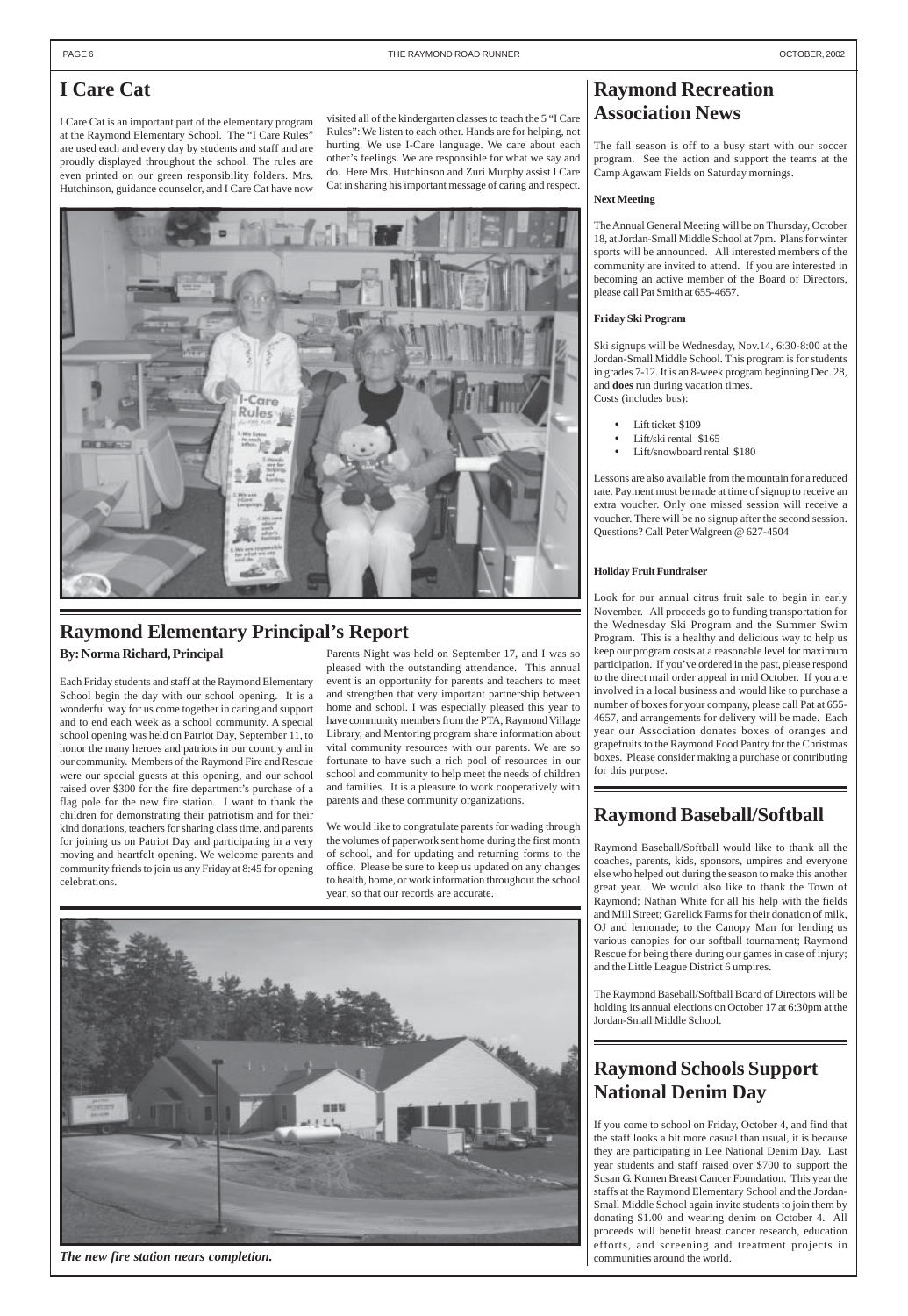Newspapers, magazines and catalogs

Phonebooks without

Magazines and catalogs Wire or plastic

Clear glass only

Unbroken CLEAR jars

Window glass Ceramics Pyrex

Metal cans

of plastic

Clean, dry paint cans Plastic caps or sprayers

Dishwashing liquid bottles Motor oil or automotive

Bleach bottles Margarine or yogurt containers

Laundry detergent bottles Rings or caps

Empty aerosol Cans

#2 Plastic (HDPE)

containers

(injection molded)

Plastic wrapping on junk mail

Tinned" steel cans Food Residue Rinse clean

Newsprint and inserts Coffice paper Separate in bin

Phonebooks without Paper bags Protect from rain and snow

Steel jar lids Aluminum Australian and free Across must be empty and free

Milk jugs Plastic bags Plastic bags Rinse, dispose of lids and crush

Colored/tinted glass Rinse clean and remove lids Light bulbs (Steel lids can go with cans)

 $P$  Corrugated cardboard Place in brown paper bag in bin

Plastic windows on food boxes<br>
(window envelopes are OK). Protect from rain and snow

Shampoo bottles

Paperboard

Cereal boxes and similar

Office paper and manila folders

Flyers, brochures and junk

Envelopes - windows OK Paper bags

Cards, post cards and

calendars

Asian cardboard (green or

gray)

Wrapping paper (No foil) Milk cartons and drink

boxes

Frozen food boxes Paper towel tubes Egg cartons

<span id="page-6-0"></span>*If you have questions or comments regarding solid waste management and recycling in the Town of Raymond, or if you would like to join the Recycling Committee, please call the Town Office at 655-4742.*

### **Trash**

Household trash is picked up at curbside each week. Residents are allowed up to two 32-gallon containers per week. Households with excess trash must place it in blue trash bags that are purchased at the Town Office for \$1 each.

### **Recycling**

Recyclable materials are picked up at curbside, too. If you have Tuesday trash pickup, you will have Tuesday recycling pickup and likewise for Wednesday pickup services.

Please place your recycling container at some distance from your trash container(s), for example on the other side of your driveway.

Easily recognized containers should be used. A typical poly recycling bin or even a laundry basket is best. Sort all items by type (see chart below) into separate paper bags. The following list represents what can be recycled. Remember to keep materials as clean as possible.

**Corrugated cardboard and brown paper bags** can be placed in drop off containers located at the District 2 (Webbs Mills Road) Fire Station. Remember to flatten the cardboard and place the cardboard **in** the container. Staples and tape are OK. Please, **NO** paperboard (see chart below).

**Uncontaminated motor and gear oil** should be taken to the Lake Region Bulky Waste Facility.

### **Lake Region Bulky Waste Facility**

Serves Casco, Naples, Otisfield, Raymond

Leach Hill Road Casco, ME 04015 207-627-7585

#### **Hours are 7am to 5pm on Tuesday, Thursday, Saturday and Sunday**

Items accepted for recycling include metal, car batteries and alkaline batteries, wood waste (trees, building materials), sheetrock, asphalt shingles, tires, motor oil, compost (yard waste, leaves), refrigerators. There also is a "Shop and Drop" where residents can bring unwanted (but still usable) books, toys, TV sets, exercise equipment, appliances, etc.

### **Raymond Recycling And Trash Q&A**

BBI WASTE INDUSTRIES, INC. is pleased to present these tips and suggestions for your convenience and to help us provide you with the highest quality waste removal services.

#### **• WHAT TIME SHOULD I HAVE MY TRASH AND RECYCLING OUT?**

All trash and recycling must be placed out at the curb by 7:00 A.M. Certain variables such as weather conditions, different trucks being used, the amount of trash, etc., all affect where your crews will start and end the route. To make sure everyone's material is collected, we require it to be ready for collection at 7am. If your material was placed at the curb by 7am, and has not been collected by 3pm, please call BBI directly at 1-877-427-6889 or 934-3880. Occasionally, bad weather or breakdowns will place the crews several hours behind schedule.

#### **• WHERE SHOULD I PLACE MY TRASH AND RECY-CLING FOR COLLECTION?**

Material placed at the curb should be in plain view for the work crews. Placing the material behind telephone poles, bushes, walls, snow banks, or any other object that could hinder visibility should be avoided. At the end of the driveway, one pace from the street, is the optimum location for collection purposes. To avoid any confusion, trash and recycling should be placed in separate locations, such as

Recycle DO Include DON'T Include Preparation

opposite sides of the driveway. No material should be placed in front of mailboxes as this hinders the postal workers. Every effort is made on the part of your crews to place empty receptacles in the same location in which they were found. Barrels should be taken in from the curb as soon as possible to prevent them from being drafted into the road by passing vehicles or blown about by the wind.

#### • **WHAT IF I PLACE UNACCEPTABLE MATERIAL OUT FOR COLLECTION?**

Unacceptable material placed in the recycling bins or with the trash shall be left behind, and a tag explaining the reason why will be left whenever possible. Only household trash can be picked up at the curb. Demolition and construction debris, metal items, and furniture, etc., must be taken to a transfer station.

### **• DO I HAVE TO USE BARRELS OR CAN I USE BAGS?**

All household trash should be bagged and placed in barrels to help prevent the spread of litter. Baby powder sifted over the bags works wonders at keeping animals at bay, and also will not injure the worker's eyes or skin as bleach and ammonia do. Barrels are not mandatory for trash collection. **Black and dark** colored trash bags are preferred during the winter months because of their high visibility against the snow. Recycling bins should be used to help distinguish recyclable material from your trash. Trash and recycling should never be placed behind snow banks or other objects that would hinder quick and safe collection.

#### **• IS THERE A LIMIT ON THE AMOUNT OF MATERIAL I CAN PLACE OUT FOR COLLECTION?**

There is no limit on the amount of recycling you can place out each week. Recycling is strongly encouraged. There is a two barrel limit of trash per household unit per week. Single family homes cannot place more than two barrels of trash out for collection each week. Buildings with two units may place up to four barrels of trash out for collection each week. Buildings with three or more units are considered commercial properties and do not receive residential service. Special bags may be purchased at the Town Hall for \$1.00 each for any trash over the allotted limit. BBI Waste is authorized to collect any amount of trash that is contained in these special bags. Please note that there is a weight limit of 50 pounds per barrel.

#### **• WHAT TYPE OF BARREL IS THE BEST ONE TO USE?**

If you are purchasing a new trash barrel, avoid the styles with wheels. Though they are easier to drag out, the wheels often break off and the barrel will no longer stand. If your barrel does not perform to your expectations you should return it to the place of purchase. Neither the Town of

Raymond nor BBI Waste can be responsible for low quality containers. The heat of summer and cold of winter will weaken plastic barrels over time. Dents may occur in metal barrels due to weight and normal emptying. Round, plastic trashcans with no wheels, such as the dark green Rubbermaid with the light tan covers, are the barrels that we have seen to work the best and hold up over time. The tall thin trashcans are easily blown about by traffic and wind when empty. Barrels should weigh no more than 50 pounds to help prevent injury to the worker and damage to the barrel.

#### **• WHAT IF I HAVE A QUES-TION, COMPLAINT, OR CONCERN?**

Notify BBI Waste directly at 1-877-427-6889 or 934-3880 with any concerns you may have. You may also email us at bbi@gwi.net . BBI Waste is your waste removal specialist and is ready and able to answer questions or fix any problems that may occur

with your waste collection.

### **Reducing Waste**

#### *Compost*

Compost is Black Gold. This can be as simple as a pile in your backyard and can reduce trash by 25% while providing nutrient-rich soil for gardens. Any amount of yard debris can be taken to the Lake Region Bulky Waste Facility.

#### *Eliminate Junk Mail*

To remove your name from junk mail lists, write to:

Mail Preference Service Direct Marketing Association Box 3861 Grand Central Station

### New York, NY 10163-3861

To eliminate junk mail permanently, tell the service that your name may not be sold or given to any advertiser. There is no charge for this.

*Choose Items With Minimal Or No Packaging*

*Use Cloth Instead Of Paper (Towels, Napkins, Bags)*

*Reuse Packaging And Other Items*

*Borrow Or Rent Items You Use Infrequently*

### *Maintain And Repair Items To Ensure Long, Productive Life For Tools, Appliances And Clothing*

*Buy Durable, Long-lasting Products*

*Donate What You No Longer Need*

# **Raymond Waste And Recycling**